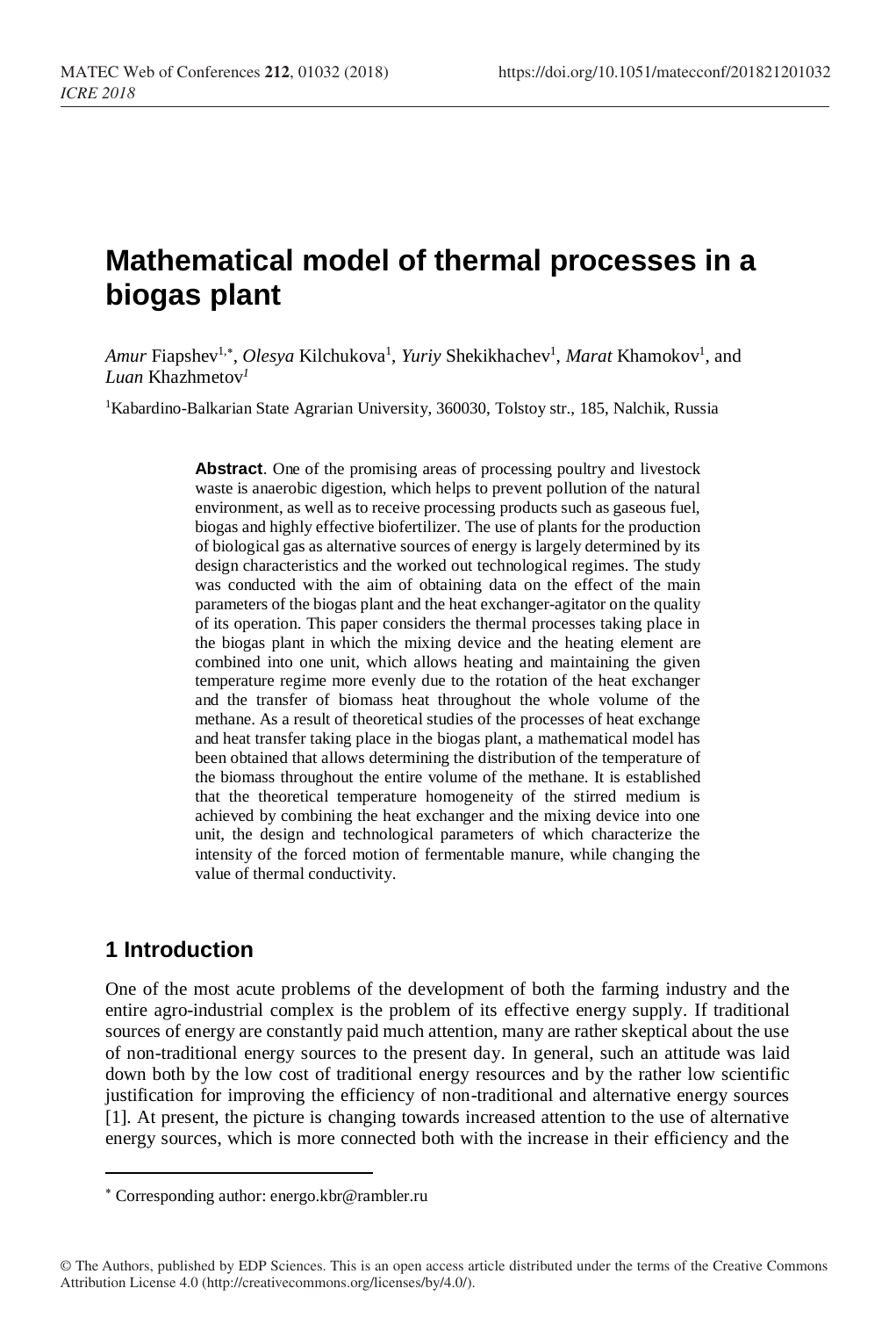increase in tariffs for traditional energy resources [2]. In this regard, the relevance of research on improving the efficiency of the use of non-traditional energy sources for farms has increased significantly. The use of such unconventional sources as the energy received from biotechnology can be considered among the most acceptable directions [3].

One of the promising areas for the processing of poultry and livestock waste is anaerobic digestion, which helps to prevent pollution of the environment, and also to receive processed products such as gaseous fuels, biogas and highly effective biofertilizers [4].

### **2 Problem Statement**

In the laboratory "Alternative Energy" of the Kabardino-Balkar State Agrarian University, research works are carried out to design and optimize the operation modes of the biogas plant for agricultural enterprises [5].

The work is carried out in accordance with the thematic plan-task for carrying out scientific research work of the Kabardino-Balkar State Agrarian University on the order of the Ministry of Agriculture of Russia at the expense of the federal budget for 2015 (agreement No. 2769/13 of December 29, 2014) on the topic "Development of methodological recommendations for the design of systems for the removal, treatment, disinfection, storage, and disposal of manure and litter in the part of modern methods of processing and utilization of manure and litter" [6].

To intensify the process of fermentation and optimize the design and energy parameters of the methane tank, we suggest combining the agitator (stirrer) and the heating element into one unit, that is, the stirring device is simultaneously a heating element [7]. This combination allows heating and maintaining the given temperature regime more evenly due to the rotation of the heat exchanger and the transfer of heat to the biomass (substrate) throughout the whole onsite sewage facility, since the homogeneity of the temperature in the moving medium is directly related to the phenomena occurring in the thermal boundary layer, in contrast to all existing heat exchangers (water jacket, tubular fixed) that allow heating only limited areas, which leads to uneven heating [8].

Due to such a constructive design of the bioreactor, the metal content of the structure and the energy costs for maintaining the temperature regime are reduced. On the contrary, the biogas output volume is increased due to uniform heat exchange and biomass mixing throughout the bioreactor volume.

The design of the bioreactor includes a heat exchanger-mixer being made as a vertical tubular shaft with four blades made of chrome-molybdenum steel tubes. In this case, the blades having a bracketed shape are arranged symmetrically and rigidly attached to the vertical tubular shaft with the possibility of rotation in the horizontal plane [9].

The bioreactor shown in Figure 1 consists of a sealed heat-insulated housing (1) with a cover (2), branch pipes (3) and a biomass outlet (4), a biogas outlet (5), and a heat exchanger (6). Figure 2 shows the arrangement of the blades of the heat exchanger-mixer. The geometric parameters of the bioreactor are shown in Figures 3-5.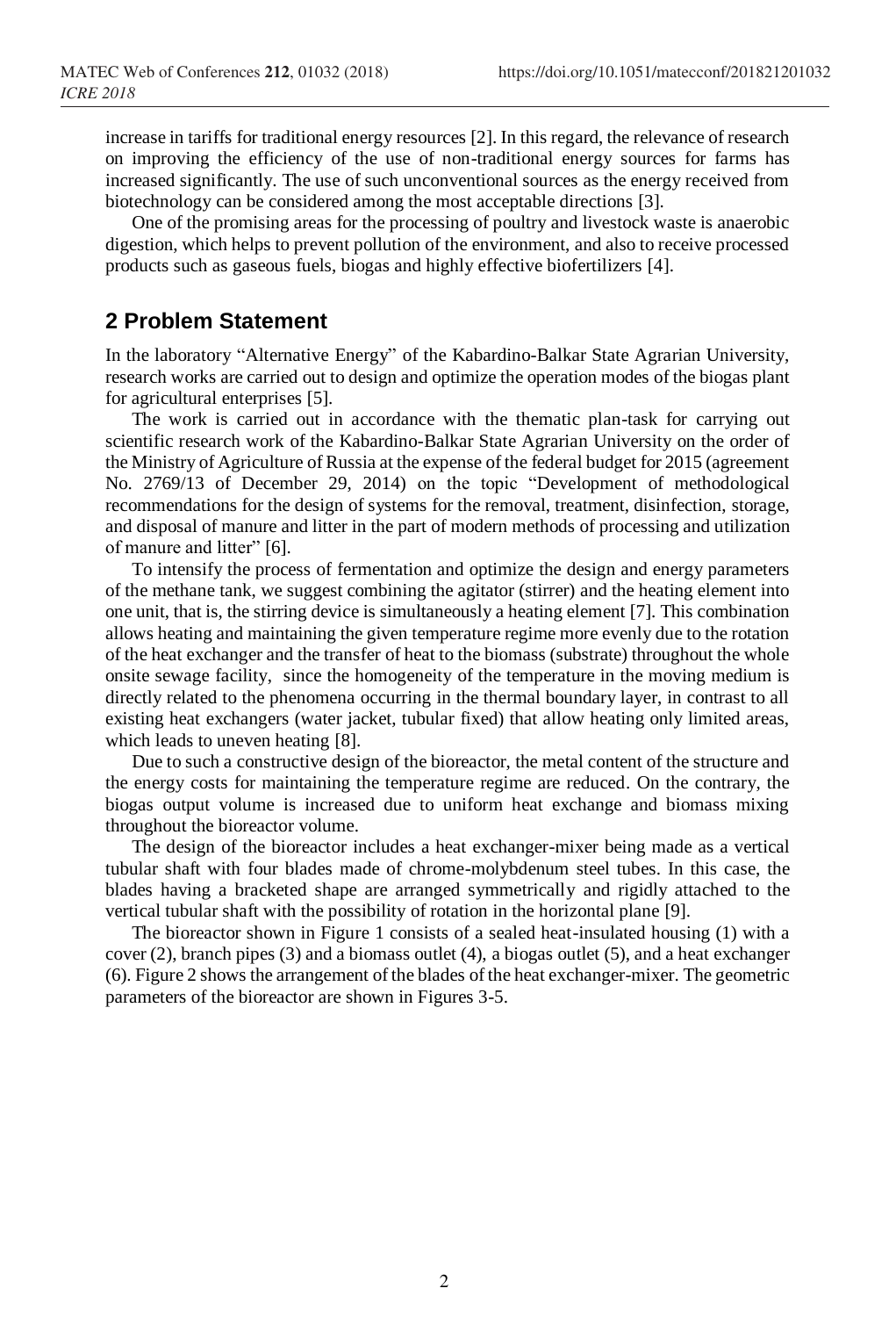

**Fig. 1. Fig. 2.**

**Fig. 1**. The scheme of the bioreactor with heat exchanger-stirrer: 1 - body, 2 - cover, 3, 4 - branch pipes for supply and removal of biomass, 5 - branch pipes for biogas removal, 6 - heat exchanger for agitation, 7 - rolling bearing, 8 - stuffing box, 9 - cylindrical pipe, 10 - source of heat, 11,12 feed and return pipes, 13 - driven pulley, 14 - electric motor, 15 - V-belt drive, 16 - microprocessor controller, 17 - time relay software.

**Fig. 2.** The schematic layout of the blades of the heat exchanger-mixer.



**Fig. 3.** Geometric parameters of a methane tank and a heat exchanger-mixer.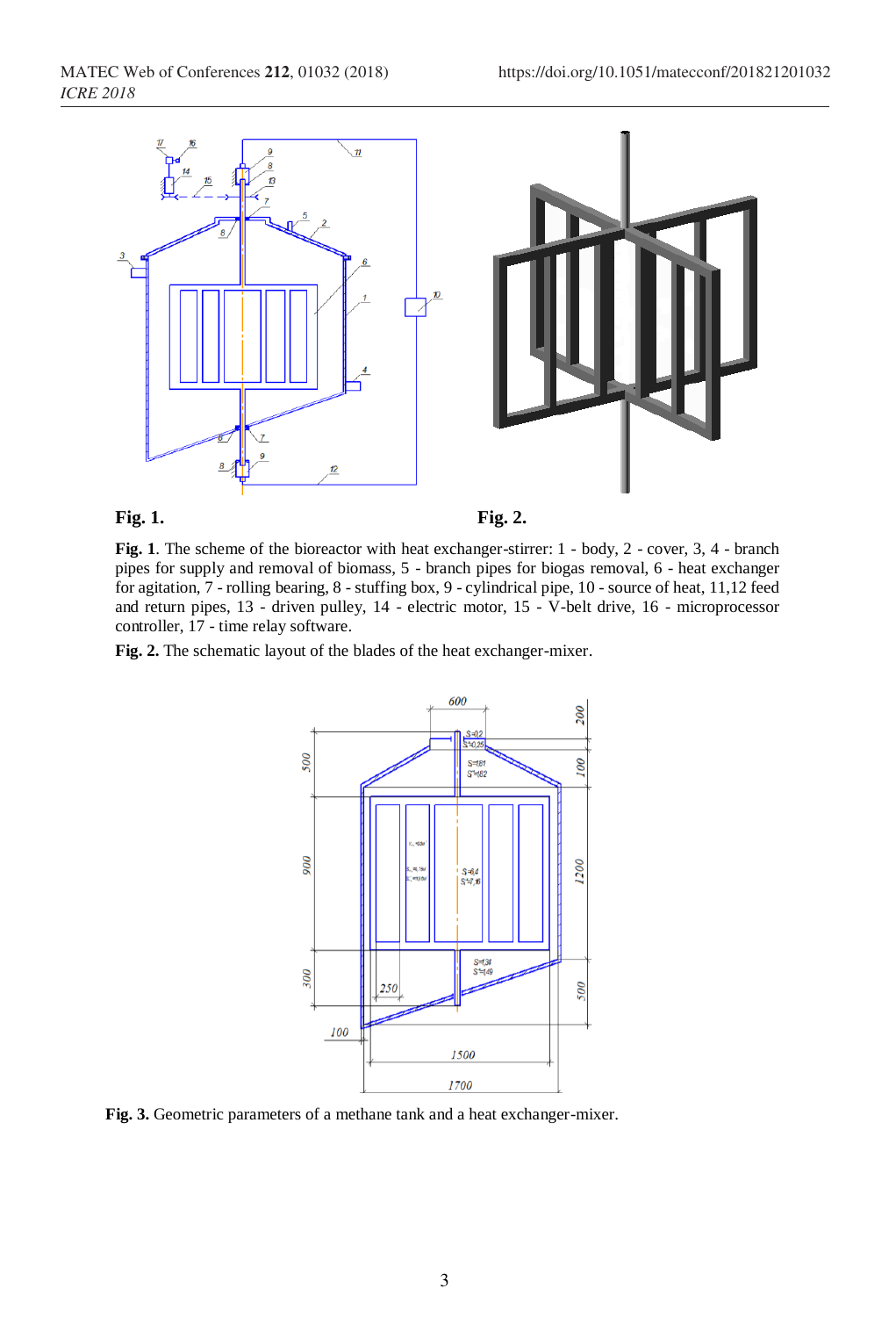

**Fig. 4.** Three-dimensional model of bioreactor.

An experimental sample with a 3.5 m3 bioreactor volume was manufactured and tested in the laboratory "Alternative Energy" of the Kabardino-Balkaria State Agrarian and showed high qualities of anaerobic fermentation of poultry waste [10].



**Fig. 5.** The design scheme of the bioreactor.

# **3 Research Questions**

Mathematical modeling is a very important stage of scientific research, since it allows us to represent the physics of the process taking place in a particular object. The most accurate and complete model helps to simplify the process of analyzing the dynamic characteristics of a physical phenomenon or process occurring in an object of research, if it is verified for the adequacy to the actual process. Expediency of mathematical modeling is caused by the high cost of conducting experiments on a real bioreactor (if it is necessary to design and manufacture it) and considerable time-consuming, due to the high inertia of thermal processes, using the example of a bioreactor, because of the large overall dimensions of the installation.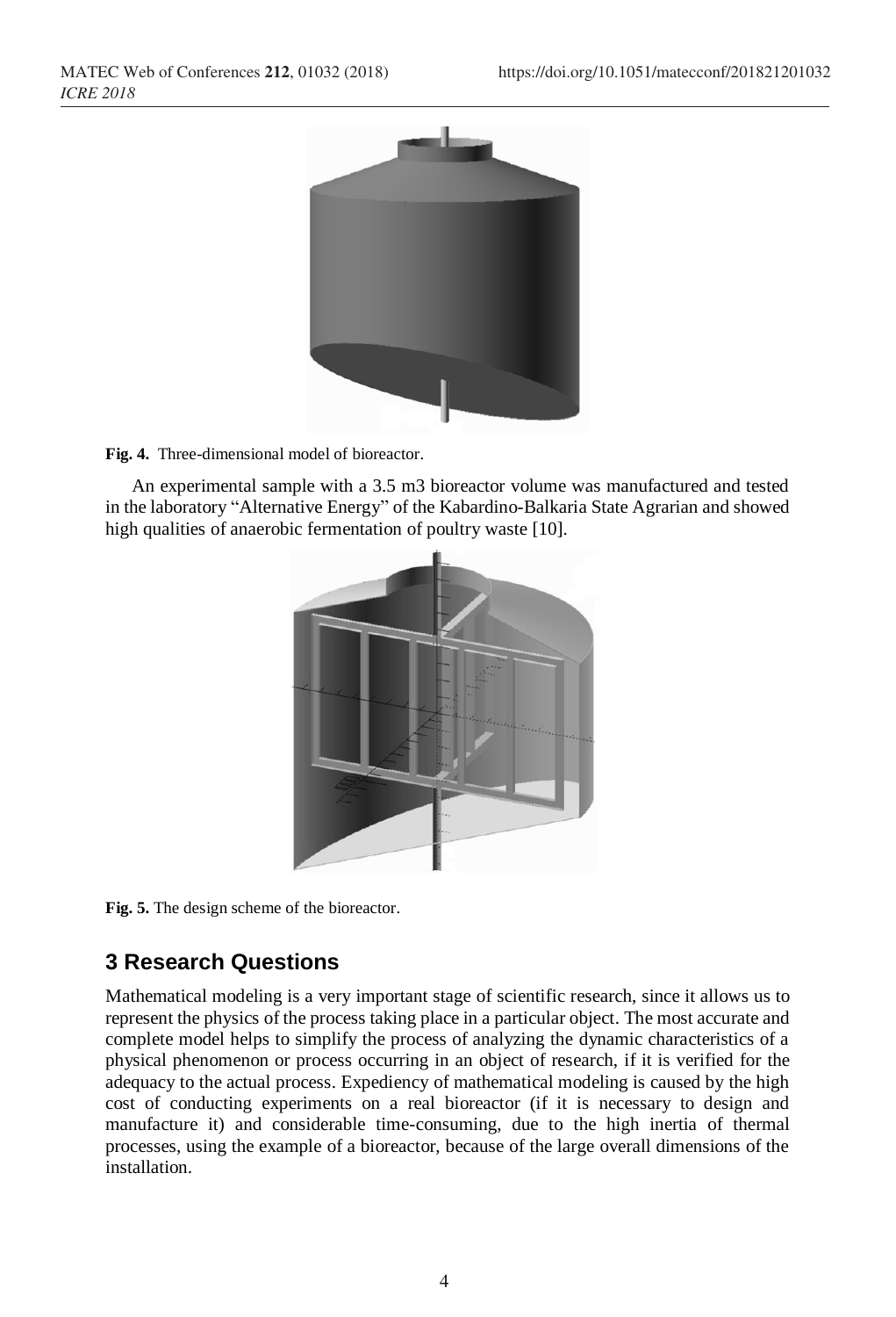The proposed design of the bioreactor in comparison with the prototype and other technical solutions has the following advantages:

- simplicity and small metal capacity of the structure;
- ability to perform simultaneous heating and mixing of biomass;
- ability to reduce energy costs for biomass heating [11];
- ability to increase the collected amount of biogas [12].

# **4 Purpose of the Study**

Let's consider the thermal processes taking place in the biogas plant.The heat required for the installation in thermophilic mode, after it is put into operation, is determined by the heat loss of the installation itself. Heat exchange processes take place in the bioreactor directly in the installation volume with an increase in the litter temperature to the temperature of the thermophilic regime (55-60 $^{\circ}$ C), which can be described by the equations of thermodynamics.

Let's consider the process of forming a mathematical model, for a part of the bioreactor, which would make it easier to study the thermal processes taking place in this installation.

### **5 Research Methods**

In order to describe the mathematical model of thermal processes, we represent the simulated part of the bioreactor in the form presented in Figure 6.



**Fig. 6.** Simplified scheme of the bioreactor part.

To describe a mathematical model in a cylindrical coordinate system, we introduce the basic notation:  $x, r$  - spatial coordinates;  $\tau$ - time;  $R(\alpha)$ ,  $\alpha = 1, 2, ..., 8$ ,  $\Delta R_M$ ,  $\Delta R_g$ - basic geometric parameters of the camera along the axis  $r$ ;  $X(\alpha)$ ,  $\alpha = 1, 2, ..., 5$ ,  $\Delta X_{M}$  - basic geometric parameters of the camera along the axis  $x$ . *<sup>x</sup>* .

We introduce the notation introduced into the scheme shown in Figure 7.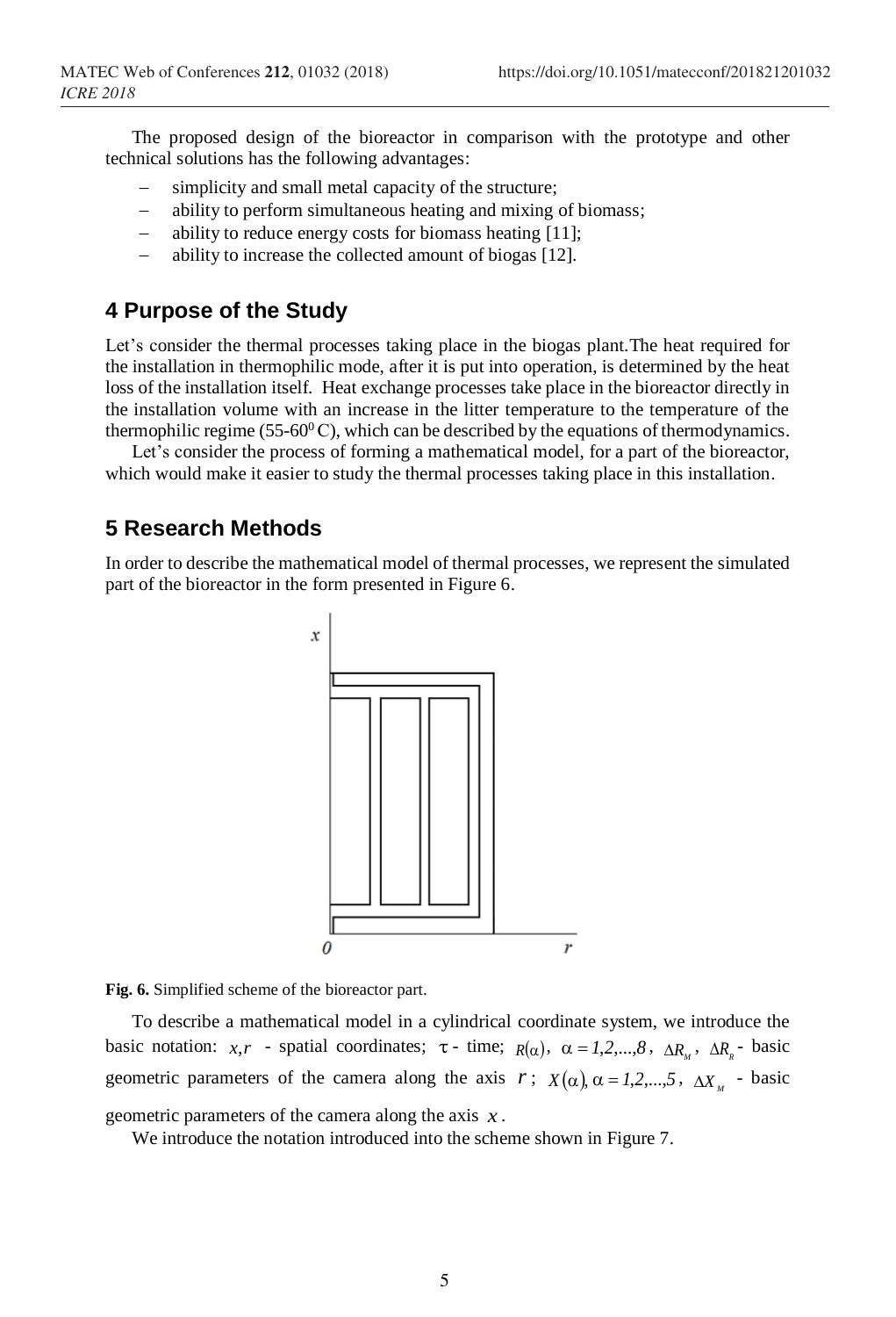

**Fig. 7.** Geometric parameters of the modeling object.

2)

The system of heat conduction equations for the object under consideration can be represented in the form:

$$
\frac{\partial T}{\partial \tau} = a(\beta) \cdot \nabla^2 T \cdot T = f(x, r, \tau), \ \beta = 1, 2, ..., 4,
$$
  

$$
\nabla^2 = \frac{\partial^2}{\partial x^2} + \frac{1}{r} \frac{\partial}{\partial r} + \frac{\partial^2}{\partial r^2}, \ \tau > 0.
$$
  
If  $\beta = 1$ , then:  

$$
1) \frac{\partial T}{\partial \tau} = a(\beta) \cdot \nabla^2 T - \vartheta \frac{\partial T}{\partial x}, \ 0 < x < X(1) + \Delta X_M, \ 0 < r < R(1);
$$
  

$$
\frac{\partial T}{\partial \tau} = a(\beta) \cdot \nabla^2 T - \vartheta \frac{\partial T}{\partial r}, \ X(1) + \Delta X_M \leq x < X(2), 0 < r < R(7);
$$
  

$$
3) \frac{\partial T}{\partial \tau} = a(\beta) \cdot \nabla^2 T - \vartheta \frac{\partial T}{\partial x}, \ X(2) + \Delta X_M \leq x \leq X(3) + \Delta X_M,
$$
  

$$
R(2) + \Delta R_M < r < R(3);
$$
  

$$
4) \frac{\partial T}{\partial \tau} = a(\beta) \cdot \nabla^2 T - \vartheta \frac{\partial T}{\partial x}, \ X(2) + \Delta X_M \leq x \leq X(3) + \Delta X_M,
$$

4) 
$$
\frac{\partial \Gamma}{\partial \tau} = a(\beta) \cdot \nabla^2 T - \vartheta \frac{\partial \Gamma}{\partial x}, \quad X(2) + \Delta X_M \leq x \leq X(3) + \Delta X_M,
$$

$$
R(4) + \Delta R_M < r < R(5);
$$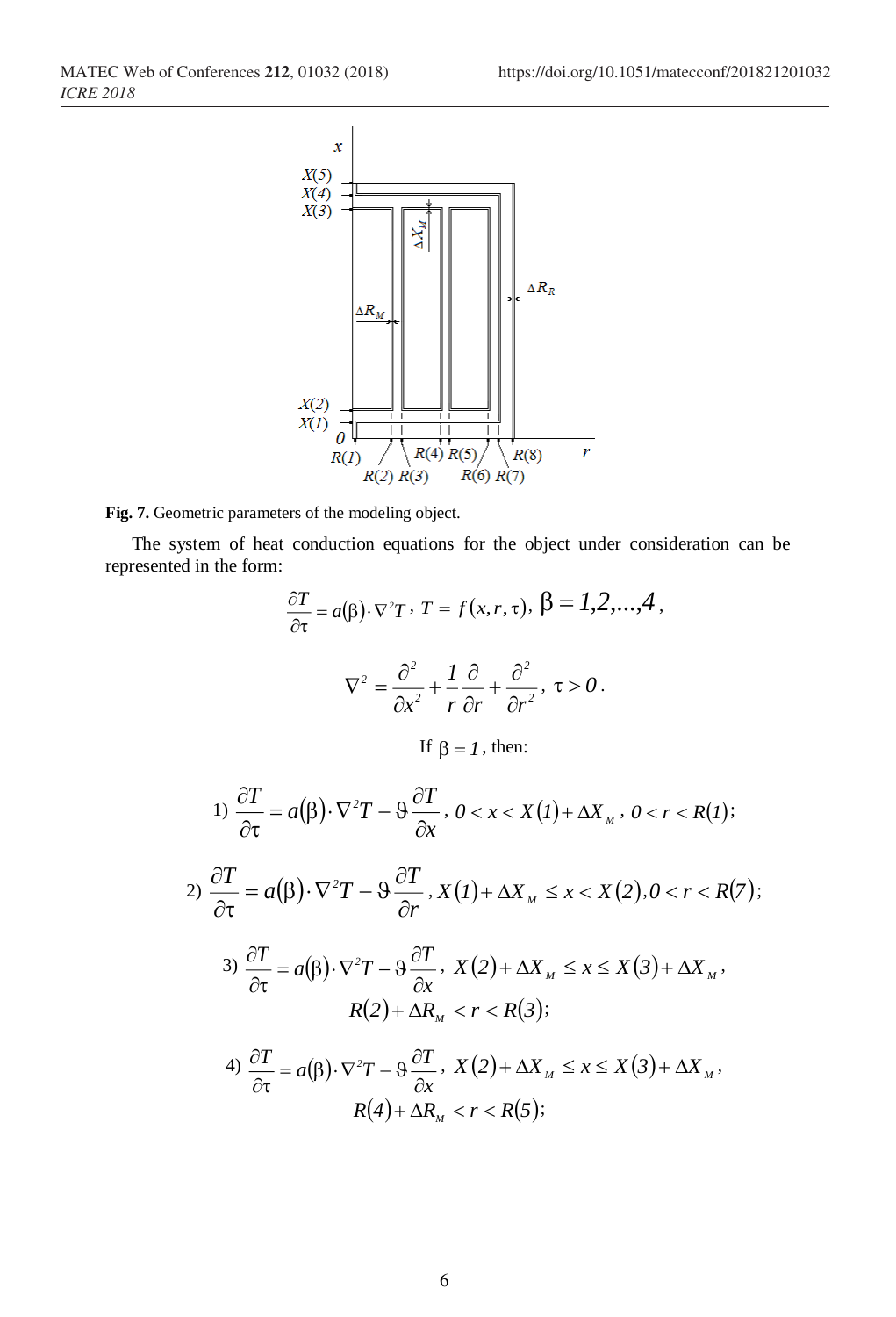5) 
$$
\frac{\partial T}{\partial t} = a(\beta) \cdot \nabla^2 T - 9 \frac{\partial T}{\partial x} \cdot X(2) + \Delta X_M \le x \le X(3) + \Delta X_M
$$
  
\n $R(6) + \Delta R_M < r < R(7)$ ;  
\n6)  $\frac{\partial T}{\partial \tau} = a(\beta) \cdot \nabla^2 T - 9 \frac{\partial T}{\partial r} \cdot X(3) < x < X(4), 0 < r < R(7)$ ;  
\n7)  $\frac{\partial T}{\partial \tau} = a(\beta) \cdot \nabla^2 T - 9 \frac{\partial T}{\partial x} \cdot X(4) \le x < X(5), 0 < r < R(1)$ .  
\nIf  $\beta = 2$ , then:  
\n8)  $0 < x < X(1), R(1) + \Delta R_M < r < R(8)$ ;  
\n9)  $X(1) \le x \le X(3) + \Delta X_M \cdot R(7) + \Delta R_M < r < R(8)$ ;  
\n10)  $X(4) + \Delta X_M < x < X(5), R(1) + \Delta R_M < r < R(8)$ ;  
\n11)  $X(2) + \Delta X_M < x < X(3), R(3) + \Delta R_M < r < R(4)$ ;  
\n12)  $X(2) + \Delta X_M < x < X(3), R(3) + \Delta R_M < r < R(4)$ ;  
\n13)  $X(2) + \Delta X_M < x < X(3), R(5) + \Delta R_M < r < R(6)$ .  
\nIf  $\beta = 3$ , then:  
\n14)  $0 < x \le X(1), R(1) < r < R(1) + \Delta R_M$ ;  
\n15)  $X(1) < x < X(1) + \Delta X_M \cdot R(1) < r < R(7) + \Delta R_M$ ;  
\n16)  $X(1) + \Delta X_M < x < X(4), R(7) < r < R(7) + \Delta R_M$ ;  
\n17)  $X(4) < x < X(4) + \Delta X_M \cdot R(1)$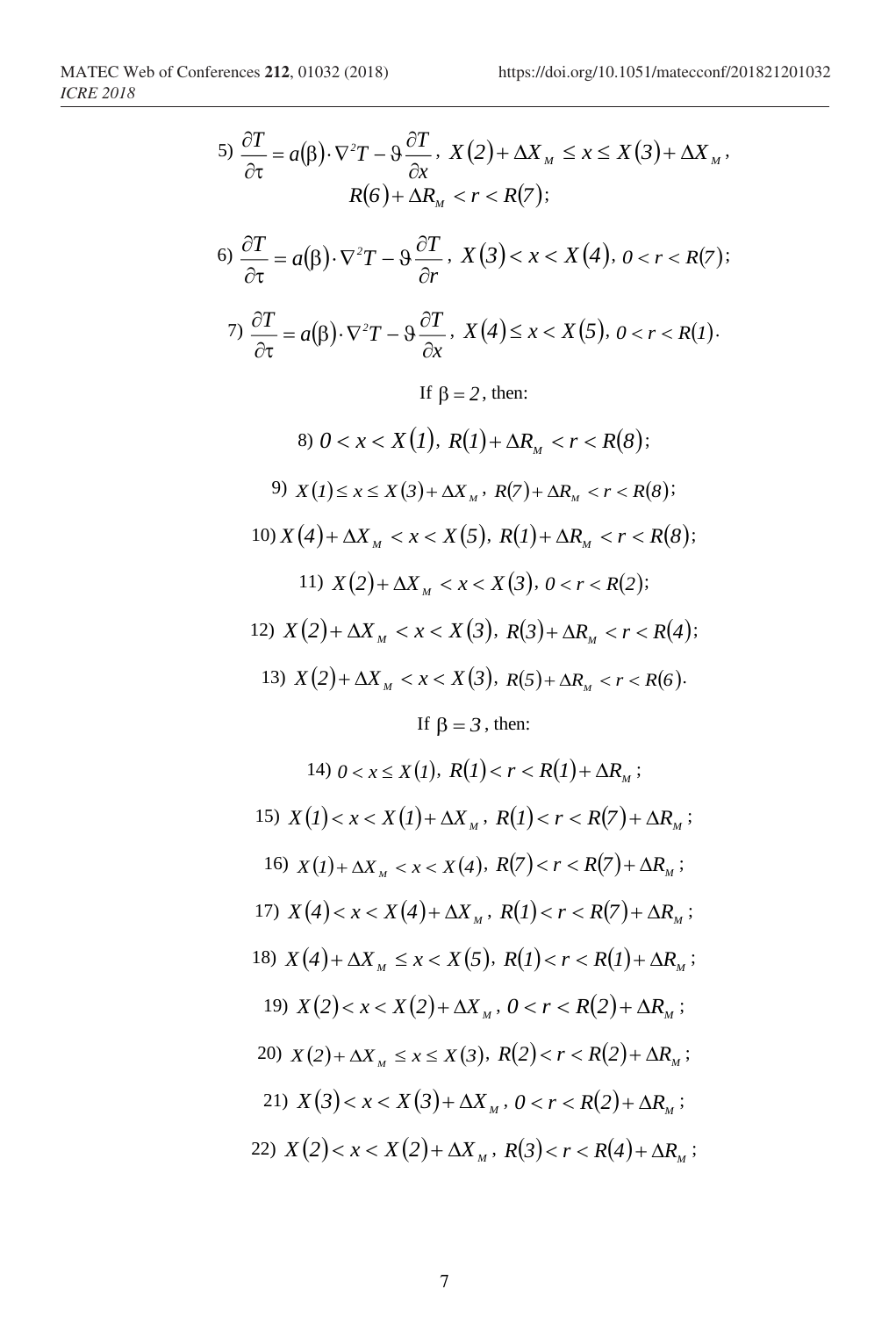23) 
$$
X(2) + \Delta X_M \le x \le X(3), R(3) < r < R(3) + \Delta R_M
$$
;  
\n24)  $X(2) + \Delta X_M \le x \le X(3), R(4) < r < R(4) + \Delta R_M$ ;  
\n25)  $X(3) < x < X(3) + \Delta X_M, R(3) < r < R(4) + \Delta R_M$ ;  
\n26)  $X(2) < x < X(2) + \Delta X_M, R(5) < r < R(6) + \Delta R_M$ ;  
\n27)  $X(2) + \Delta X_M \le x \le X(3), R(5) < r < R(5) + \Delta R_M$ ;  
\n28)  $X(2) + \Delta X_M \le x \le X(3), R(6) < r < R(6) + \Delta R_M$ ;  
\n29)  $X(3) < x < X(3) + \Delta X_M, R(5) < r < R(6) + \Delta R_M$ .  
\nIf  $\beta = 4$ , then  
\n30)  $0 < x < X(5), R(8) < r < R(8) + \Delta R_R$ .

To solve the resulting system of partial differential equations, we describe the boundary and boundary conditions.

We write the boundary conditions in the form of the following system of equations.

Due to the fact that the outer part of the chamber is thermally insulated, we obtain:

$$
\frac{\partial T(x,r,\tau)}{\partial r}=0, 0\leq x\leq X(5), r=R(8)+\Delta R_{R}, \tau\geq 0.
$$

In accordance with the symmetry condition, in the center of the chamber, the following condition is satisfied:

$$
\frac{\partial T(x,r,\tau)}{\partial r}=0, 0\leq x\leq X(5), \tau\geq 0.
$$

Above and below, in accordance with the characteristics of the reactor, the following conditions are accepted:

$$
\lambda(I) \frac{\partial T(x, r, \tau)}{\partial x} = qI(\tau), \ x = X(5), \ 0 \le r \le R(I), \ \tau \ge 0 ;
$$

$$
-\lambda(I) \frac{\partial T(x, r, \tau)}{\partial x} = q2(\tau), \ x = X(5), \ R(I) < r \le R(8) + \Delta R_{\kappa}, \ \tau \ge 0 ;
$$

$$
-\lambda(I) \frac{\partial T(x, r, \tau)}{\partial x} = q3(\tau), \ x = 0, \ 0 \le r \le R(8) + \Delta R_{\kappa}, \ \tau \ge 0 .
$$

Next, we write the conditions on the media interfaces ( $\tau \ge 0$ ):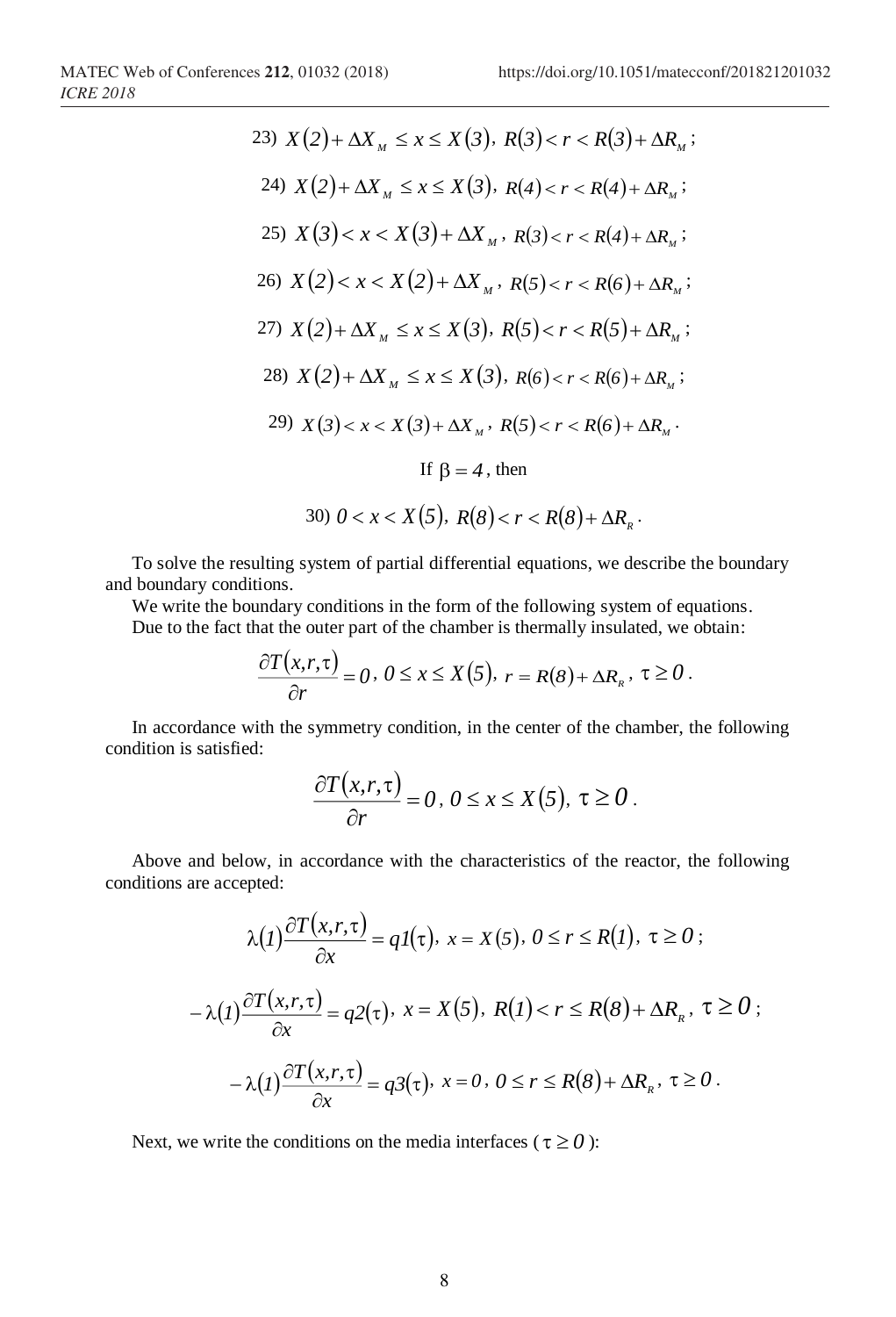$$
S5: \lambda(2) \frac{\partial T(x,r,\tau)}{\partial r} = \lambda(3) \frac{\partial T(x,r,\tau)}{\partial r}, 0 < x \leq X(t) + \Delta X_x, r = R(t);
$$
  
\n
$$
S6: \lambda(3) \frac{\partial T(x,r,\tau)}{\partial r} = \lambda(1) \frac{\partial T(x,r,\tau)}{\partial r}, 0 < x \leq X(t), r = R(t) + \Delta R_x;
$$
  
\n
$$
S7: \lambda(3) \frac{\partial T(x,r,\tau)}{\partial x} = \lambda(1) \frac{\partial T(x,r,\tau)}{\partial x}, x = X(t),
$$
  
\n
$$
R(t) + \Delta R_x \leq r \leq R(7) + \Delta R_x;
$$
  
\n
$$
S8: \lambda(2) \frac{\partial T(x,r,\tau)}{\partial x} = \lambda(3) \frac{\partial T(x,r,\tau)}{\partial x}, x = X(t) + \Delta X_x, R(t) \leq r \leq R(7);
$$
  
\n
$$
S9: \lambda(3) \frac{\partial T(x,r,\tau)}{\partial r} = \lambda(1) \frac{\partial T(x,r,\tau)}{\partial r}, X(t) \leq x \leq X(4) + \Delta X_x, r = R(7) + \Delta R_x;
$$
  
\n
$$
S10: \lambda(3) \frac{\partial T(x,r,\tau)}{\partial r} = \lambda(2) \frac{\partial T(x,r,\tau)}{\partial r}, X(t) + \Delta X_x \leq x \leq X(4), r = R(7);
$$
  
\n
$$
S11: \lambda(3) \frac{\partial T(x,r,\tau)}{\partial x} = \lambda(1) \frac{\partial T(x,r,\tau)}{\partial x}, x = X(4) + \Delta X_x,
$$
  
\n
$$
R(t) + \Delta R_x \leq r \leq R(7) + \Delta R_x;
$$
  
\n
$$
S12: \lambda(2) \frac{\partial T(x,r,\tau)}{\partial x} = \lambda(3) \frac{\partial T(x,r,\tau)}{\partial x}, x = X(4), R(t) \leq r \leq R(7);
$$
  
\n
$$
S13: \lambda(3) \frac{\partial T(x,r,\tau)}{\partial r} = \lambda(3) \frac{\partial T(x,r,\tau)}{\partial r}, X(4) + \Delta X_x \leq x \leq X(5), r = R(t);
$$
  
\n
$$
S14: \lambda(2) \frac{\partial T
$$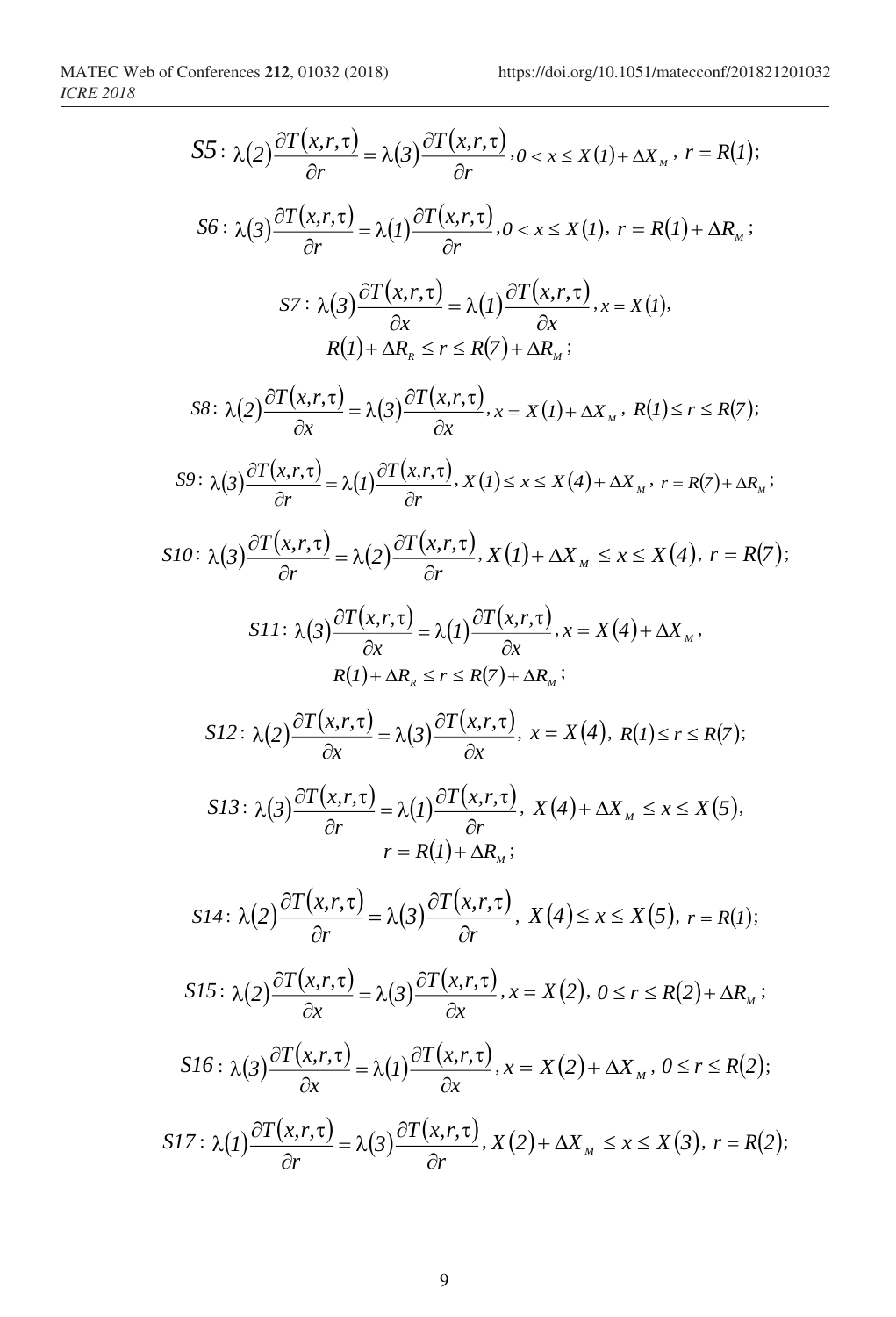$$
SI8: \lambda(2)\frac{\partial T(x,r,\tau)}{\partial r} = \lambda(3)\frac{\partial T(x,r,\tau)}{\partial r}, X(2) \leq x \leq X(3) + \Delta X_{_M},
$$
\n
$$
r = R(2) + \Delta R_{_M};
$$
\n
$$
SI9: \lambda(2)\frac{\partial T(x,r,\tau)}{\partial x} = \lambda(3)\frac{\partial T(x,r,\tau)}{\partial x}, x = X(3), 0 \leq r \leq R(2) + \Delta R_{_M};
$$
\n
$$
SI0: \lambda(3)\frac{\partial T(x,r,\tau)}{\partial x} = \lambda(1)\frac{\partial T(x,r,\tau)}{\partial x}, x = X(3) + \Delta X_{_M}, 0 \leq r \leq R(2);
$$
\n
$$
SI2: \lambda(2)\frac{\partial T(x,r,\tau)}{\partial x} = \lambda(3)\frac{\partial T(x,r,\tau)}{\partial x}, x = X(2), R(3) \leq r \leq R(4) + \Delta R_{_M};
$$
\n
$$
SI2: \lambda(3)\frac{\partial T(x,r,\tau)}{\partial x} = \lambda(1)\frac{\partial T(x,r,\tau)}{\partial x}, x = X(2) + \Delta X_{_M},
$$
\n
$$
R(3) + \Delta R_{_M} \leq r \leq R(4);
$$
\n
$$
SI3: \lambda(2)\frac{\partial T(x,r,\tau)}{\partial r} = \lambda(3)\frac{\partial T(x,r,\tau)}{\partial r}, X(2) \leq x \leq X(3) + \Delta X_{_M}, r = R(3);
$$
\n
$$
SI4: \lambda(1)\frac{\partial T(x,r,\tau)}{\partial r} = \lambda(3)\frac{\partial T(x,r,\tau)}{\partial r}, X(2) + \Delta X_{_M} \leq x \leq X(3), r = R(4);
$$
\n
$$
SI5: \lambda(1)\frac{\partial T(x,r,\tau)}{\partial r} = \lambda(3)\frac{\partial T(x,r,\tau)}{\partial r}, X(2) + \Delta X_{_M} \leq x \leq X(3), r = R(4);
$$
\n
$$
SI6: \lambda(2)\frac{\partial T(x,r,\tau)}{\partial r} = \lambda(3)\frac{\partial T(x,r,\tau)}{\partial r}, X(2) \leq x \leq X(3) + \Delta X_{_M}, r = R(4) + \Delta R_{_M};
$$
\n
$$
SI2: \lambda(2)\
$$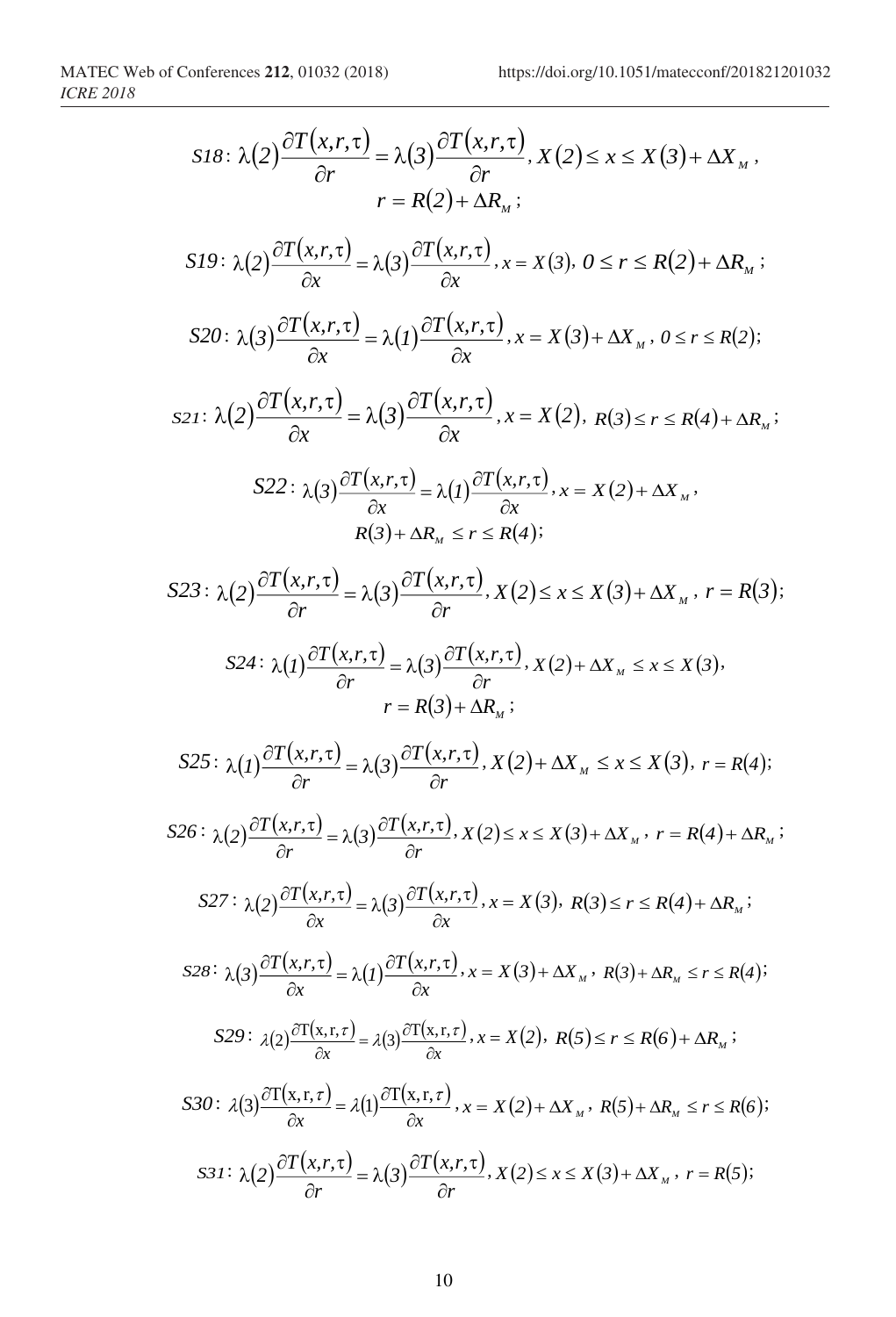$$
S32: \ \lambda(I) \frac{\partial T(x,r,\tau)}{\partial r} = \lambda(3) \frac{\partial T(x,r,\tau)}{\partial r}, \ X(2) + \Delta X_M \leq x \leq X(3), \ r = R(5) + \Delta R_M;
$$
\n
$$
S33: \ \lambda(I) \frac{\partial T(x,r,\tau)}{\partial r} = \lambda(3) \frac{\partial T(x,r,\tau)}{\partial r}, \ X(2) + \Delta X_M \leq x \leq X(3), \ r = R(6);
$$
\n
$$
S34: \ \lambda(2) \frac{\partial T(x,r,\tau)}{\partial r} = \lambda(3) \frac{\partial T(x,r,\tau)}{\partial r}, \ X(2) \leq x \leq X(3) + \Delta X_M, \ r = R(6) + \Delta R_M;
$$
\n
$$
S35: \ \lambda(2) \frac{\partial T(x,r,\tau)}{\partial x} = \lambda(3) \frac{\partial T(x,r,\tau)}{\partial x}, \ x = X(3), \ R(5) \leq r \leq R(6) + \Delta R_M;
$$
\n
$$
S36: \ \lambda(3) \frac{\partial T(x,r,\tau)}{\partial x} = \lambda(1) \frac{\partial T(x,r,\tau)}{\partial x}, \ x = X(3) + \Delta X_M, \ R(5) + \Delta R_M \leq r \leq R(6);
$$
\n
$$
S37: \ \lambda(1) \frac{\partial T(x,r,\tau)}{\partial r} = \lambda(4) \frac{\partial T(x,r,\tau)}{\partial r}, \ 0 \leq x \leq X(4), \ r = R(8),
$$

where:  $\Delta R_R$  - bioreactor wall thickness;  $\Delta X_M$  - the wall thickness of the heat exchangermixer blades;  $qI(\tau)$  - heat flow in the heat exchanger-mixer;  $q2(\tau)$ ,  $q3(\tau)$  - heat losses;  $\theta$  - $\theta$  coolant flow rate.

## **6 Findings**

The simulation was carried out on the assumption that at the initial time the temperature was uniformly distributed throughout the chamber, i.e.  $T(x, r, \tau = 0) = const = 0$ .

Coefficients of thermal diffusivity  $a(\beta)$  materials and substances are determined from the following relation:

$$
a(\beta) = \frac{\lambda(\beta)}{c(\beta) \cdot \rho(\beta)}, \left[\frac{M^2}{c\epsilon \kappa}\right], \ \beta = 1, 2, ..., 4,
$$

where  $\rho\left[\frac{\kappa z}{M^3}\right]$  - matter density,  $\lambda\left[\frac{Bm}{M \cdot epa\partial}\right]$  - $\lceil$  - matter density,  $\lceil$   $R_m$   $\rceil$  - $\[\rho\left[\frac{\kappa}{M^3}\right]$  - matter density,  $\[\lambda\left[\frac{Bm}{M \cdot epa\partial}\right]$  - coefficient of thermal condu  $\lceil$  - coefficient of thermal condu  $\boxed{\phantom{1}}$   $\boxed{M \cdot \text{epad}}$  $\lceil$  Bm  $\rceil$  - coefficient of therma  $\lambda \frac{2m}{M \cdot sp a \lambda}$ *Bm* <sup>7</sup> − coefficient of thermal conductivity of matter,  $\mathcal{L}(\mathcal{L}(\mathcal{L}(\mathcal{L}(\mathcal{L}(\mathcal{L}(\mathcal{L}(\mathcal{L}(\mathcal{L}(\mathcal{L}(\mathcal{L}(\mathcal{L}(\mathcal{L}(\mathcal{L}(\mathcal{L}(\mathcal{L}(\mathcal{L}(\mathcal{L}(\mathcal{L}(\mathcal{L}(\mathcal{L}(\mathcal{L}(\mathcal{L}(\mathcal{L}(\mathcal{L}(\mathcal{L}(\mathcal{L}(\mathcal{L}(\mathcal{L}(\mathcal{L}(\mathcal{L}(\mathcal{L}(\mathcal{L}(\mathcal{L}(\mathcal{L}(\mathcal{L}(\mathcal{$ | - coefficient of heat capacity o  $\overline{\kappa z \cdot \overline{z}$  $\lceil$   $\partial x c$  - coefficient of heat ca  $\alpha$ <sub>*c*</sub> $\alpha$ <sup>-</sup> coefficient of heat capacity of matter.

Density, heat capacity, and thermal conductivity of substances are determined from tables [13].

*кгград*

| Substance | Thermal<br>conductivity<br>Bm<br>м·град | Density<br>кг<br>$\scriptstyle{\nu_{\scriptscriptstyle H}}$<br>$\mathcal{M}$ | Heat capacity<br>$\partial x$<br>кг · град |
|-----------|-----------------------------------------|------------------------------------------------------------------------------|--------------------------------------------|
| Water     | 0,561                                   | 915                                                                          | 4,179                                      |

|  |  | Table 1. Thermal conductivity, density, and heat capacity of substances. |  |  |  |  |
|--|--|--------------------------------------------------------------------------|--|--|--|--|
|--|--|--------------------------------------------------------------------------|--|--|--|--|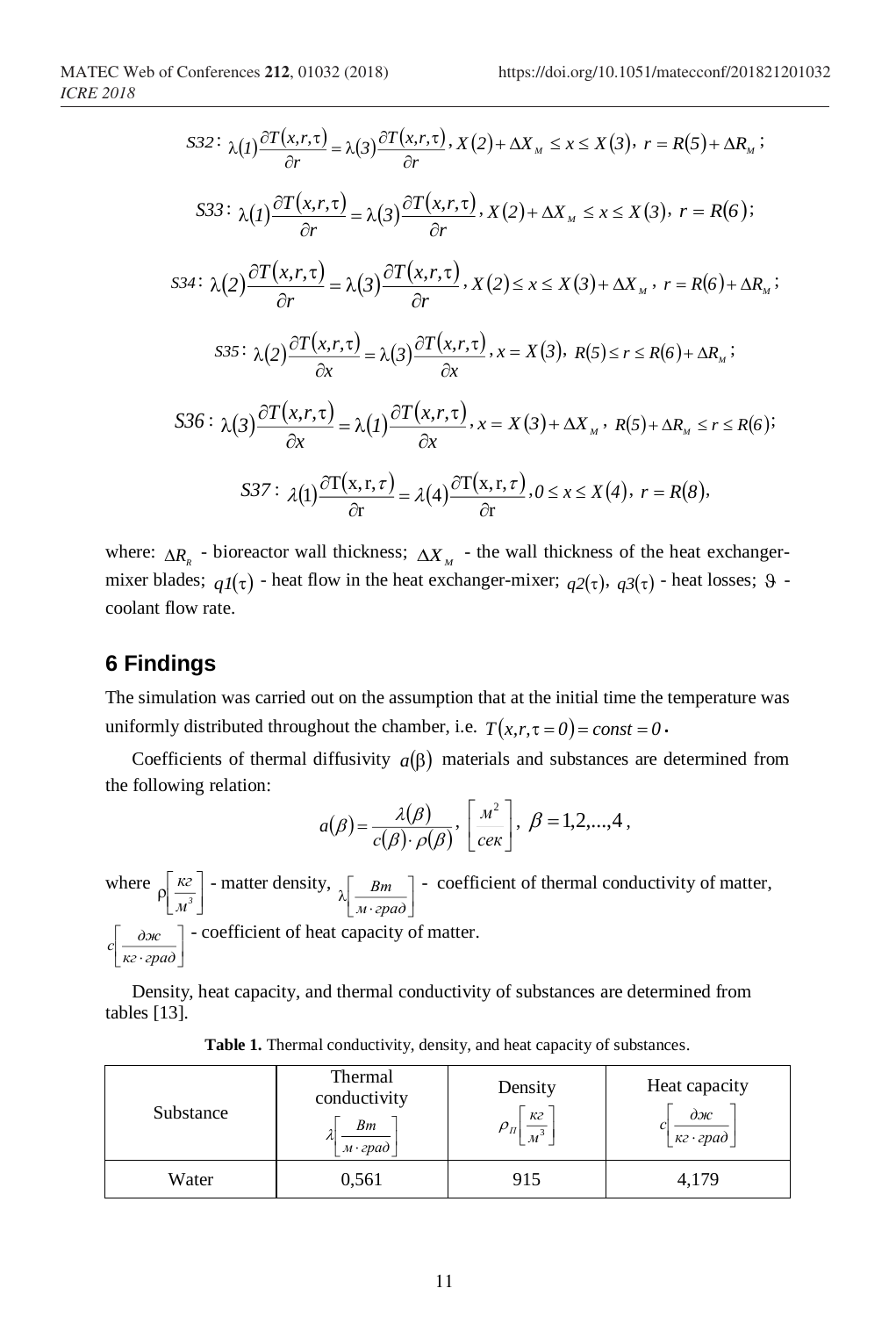| Aır                  | 0.0075 | 20<br>.04 | 960 |
|----------------------|--------|-----------|-----|
| Heat-resistant steel | 54,4   | 7760-8000 | 486 |

For the linearization of the model, we average the values of the coefficients given in the tables and determine the coefficients of thermal diffusivity of materials and substances from which the structural elements of the heat exchanger-mixer are made and take part in the process of heat exchange in the bioreactor:

- heat-resistant steel

$$
\alpha(3) = \alpha(4) = \frac{54.4}{7800 \cdot 486} = 1,43505 \cdot 10^{-5}, \left[ \frac{m^2}{c_{\text{ex}}} \right];
$$

- air

$$
a(1) = \frac{0.0075}{960 \cdot 1.32} = 0.0000059 \cdot \left[ \frac{m^2}{c_{\text{ex}}} \right];
$$

- water

$$
a(2) = \frac{0,561}{4,195.915} = 0,0004291, \left[\frac{m^2}{c_{\text{ex}}}\right].
$$

All the obtained data is provided in the following table:

**Table 2.** Coefficients of thermal conductivity and thermal diffusivity of substances.

| Substance                       | Thermal conductivity | Thermal diffusivity   |  |
|---------------------------------|----------------------|-----------------------|--|
| Chromium<br>molybdenum<br>steel | 54,4                 | $1,43505\cdot10^{-5}$ |  |
| Air                             | 0,0075               | 0,0000059             |  |
| Water                           | 0,561                | 0,0004291             |  |

## **7 Conclusion**

An analysis of the above equations shows that the main influence on the heat transfer process is due to the thermal conductivity, thermal diffusivity, density, and structural and technological parameters of the heat exchanger-mixer. The latter characterizes the intensity of the forced motion of fermentable manure, while changing the value of thermal conductivity.

Thus, the mixing time and, consequently, the degree of temperature uniformity of fermentable manure depends on the multiplicity of biomass circulation in the plant. The theoretical temperature homogeneity of the stirred mass is achieved with the circulation number of the heat exchanger-mixer tending to infinity, and the permissible degree of temperature homogeneity corresponds to values not lower 0,96 [14].

It is established that the theoretical temperature homogeneity of the stirred medium is achieved by combining the heat exchanger and the mixing device into one unit, which allows to heat and maintain a given temperature regime more evenly throughout the volume of the